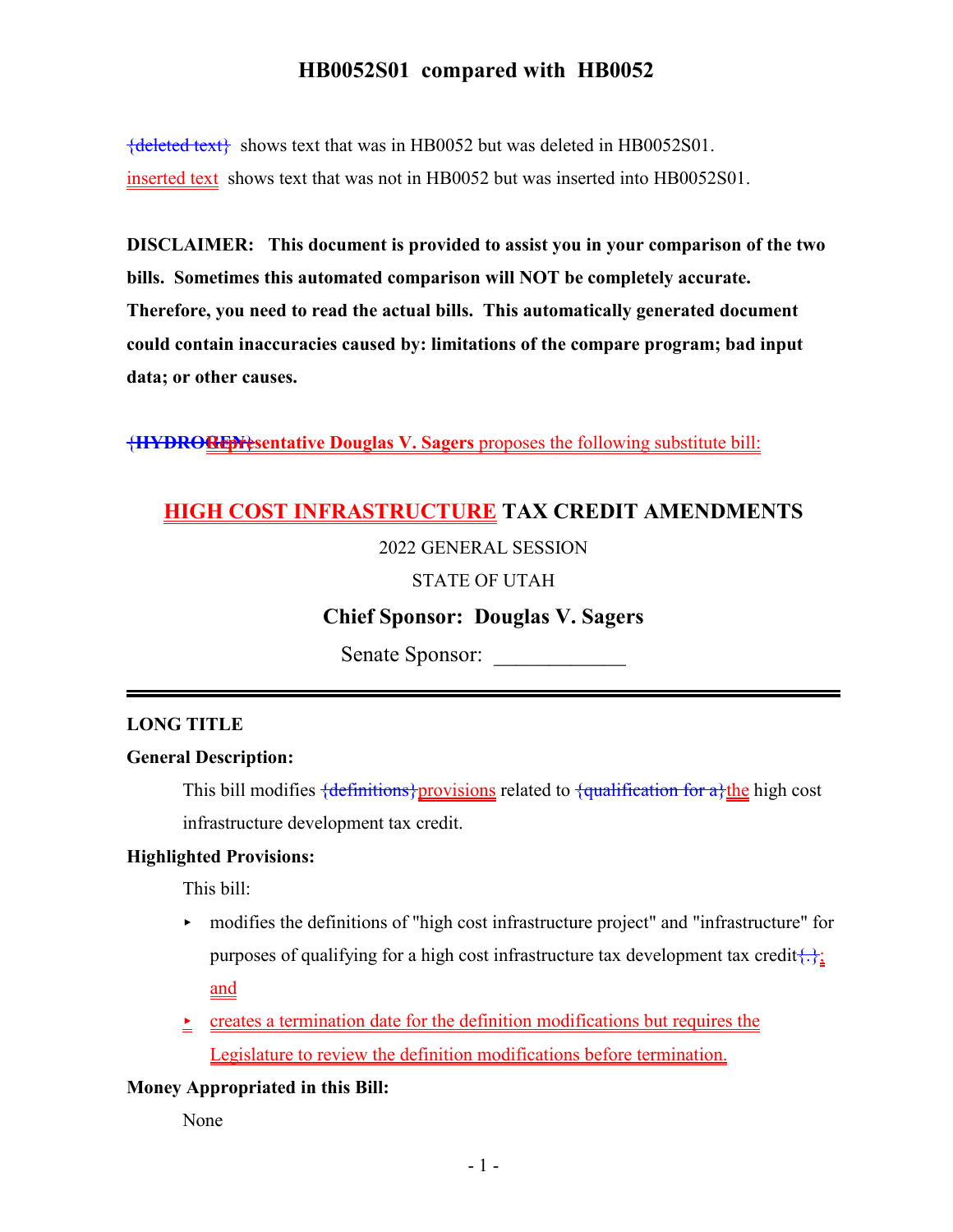#### **Other Special Clauses:**

This bill provides fretrospective operation a special effective date.

#### **Utah Code Sections Affected:**

AMENDS:

**63I-1-279**, as last amended by Laws of Utah 2021, Chapter 280

**79-6-602**, as renumbered and amended by Laws of Utah 2021, Chapter 280

*Be it enacted by the Legislature of the state of Utah:*

Section 1. Section **63I-1-279** is amended to read:

#### **63I-1-279. Repeal dates, Title 79.**

(1) Subsection 79-2-201(2)(r), related to the Heritage Trees Advisory Committee, is repealed July 1, 2026.

(2) Subsection 79-2-201(2)(s), related to the Recreational Trails Advisory Council, is repealed July 1, 2027.

(3) Subsection 79-2-201(2)(t), related to the Boating Advisory Council, is repealed July 1, 2024.

(4) Subsection 79-2-201(2)(u), related to the Wildlife Board Nominating Committee, is repealed July 1, 2023.

(5) Subsection  $79-2-201(2)(v)$ , related to regional advisory councils for the Wildlife Board, is repealed July 1, 2023.

(6) Title 79, Chapter 5, Part 2, Advisory Council, which creates the Recreational Trails Advisory Council, is repealed July 1, 2027.

(7) The language in Subsection 79-6-602(3)(a)(iii) ", a pipeline" and "manufacturing" is repealed July 1, 2030.

Section  $\frac{1}{2}$ . Section **79-6-602** is amended to read:

#### **79-6-602. Definitions.**

As used in this part:

(1) "Applicant" means a person that conducts business in the state and that applies for a tax credit under this part.

(2) "Fuel standard compliance project" means a project designed to retrofit a fuel refinery in order to make the refinery capable of producing fuel that complies with the United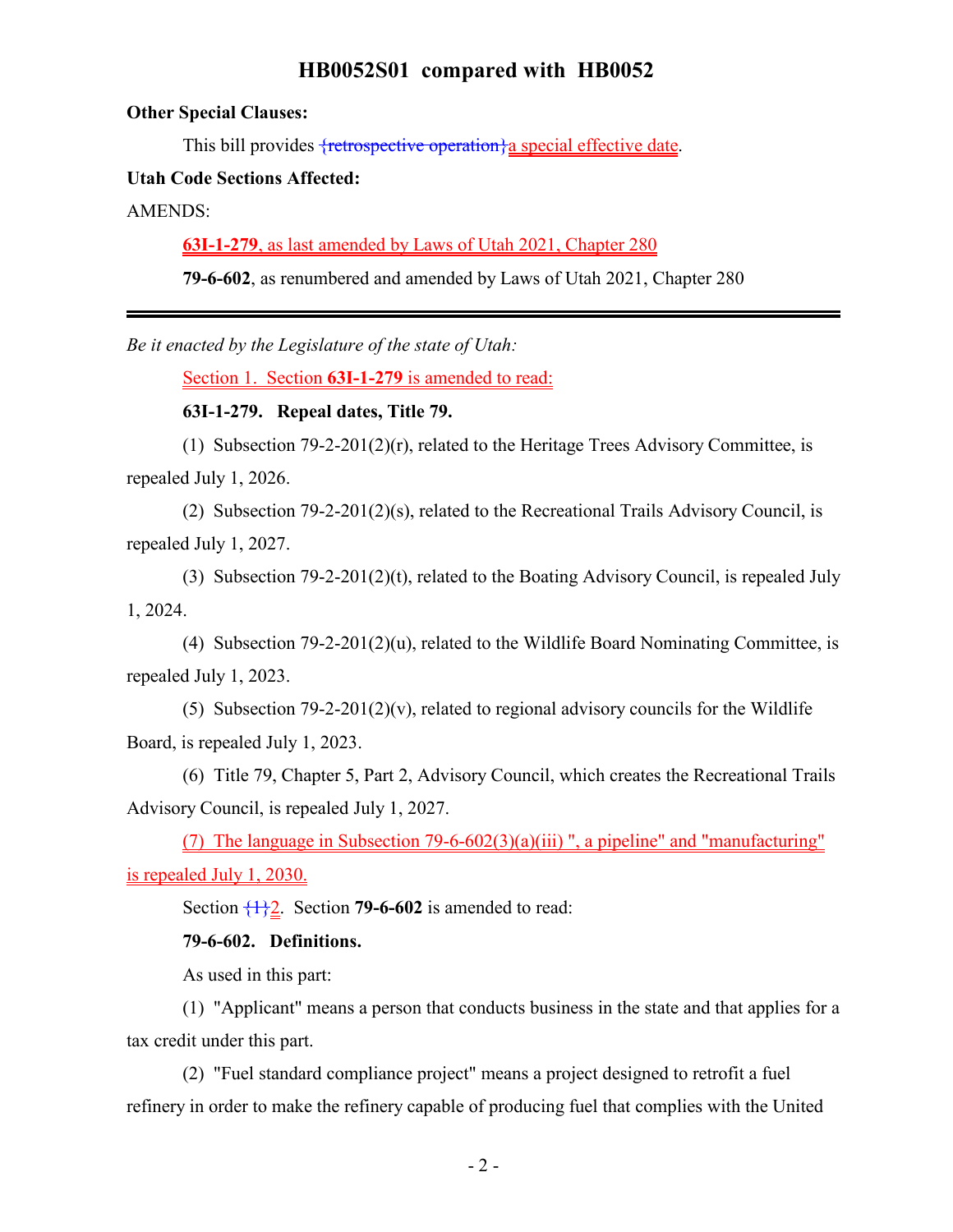States Environmental Protection Agency's Tier 3 gasoline sulfur standard described in 40 C.F.R. Sec. 79.54.

(3) "High cost infrastructure project" means a project:

(a) (i) that expands or creates new industrial, mining, manufacturing, or agriculture activity in the state, not including a retail business;

(ii) that involves new investment of at least  $550,000,000$  \$25,000,000 in an existing industrial, mining, manufacturing, or agriculture entity, by the entity; or

(iii) for the construction of a plant, a pipeline, or other facility, including a fueling station, for the storage, production, or distribution of hydrogen fuel {produced using renewable energy, as defined in Section 54-17-601, and lust also transportation, electricity generation, manufacturing, or industrial use;

(b) that requires or is directly facilitated by infrastructure construction; and

(c) for which the cost of infrastructure construction to the entity creating the project is greater than:

(i) 10% of the total cost of the project; or

(ii) \$10,000,000.

(4) "Infrastructure" means:

(a) an energy delivery project as defined in Section 63H-2-102;

- (b) a railroad as defined in Section 54-2-1;
- (c) a fuel standard compliance project;

(d) a road improvement project;

(e) a water self-supply project;

(f) a water removal system project;

 $[(g)$  a solution-mined subsurface salt cavern;  $\{\}\$ or]

 $[(h)] (g)$  a project that is designed to:

(i) increase the capacity for water delivery to a water user in the state; or

(ii) increase the capability of an existing water delivery system or related facility to

deliver water to a water user in the state[.]; or

 $({}^{+1}_{-1})$  a hydrogen fuel production or distribution project.

(5) (a) "Infrastructure cost-burdened entity" means an applicant that enters into an agreement with the office that qualifies the applicant to receive a tax credit as provided in this